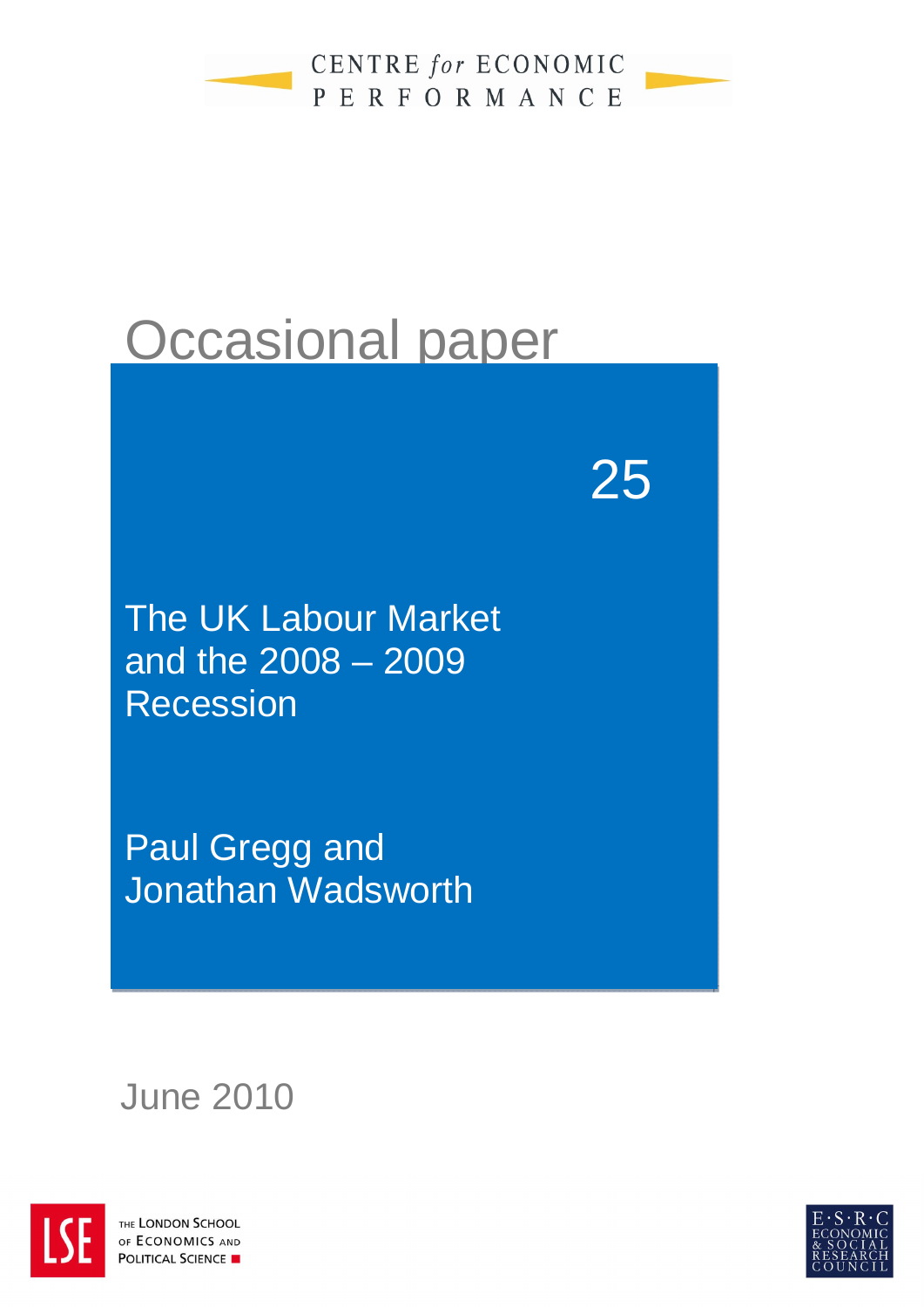#### **Abstract**

The recession of 2008-2009 inflicted a larger cumulative loss of UK output than any of the other post-war recessions. Nevertheless, employment rates remained higher than might have been expected given the experience of previous recessions. The main reasons for this appear to be a combination of high firm profitability levels going into the recession, supportive monetary and fiscal policies during the recession, reductions in real producer wages and relatively buoyant real consumer wages. Unemployment had reached its lowest levels for thirty years going in to the latest recession and has also remained relatively subdued through the downturn, certainly compared to previous recessions. A combination of lower inflow rates into unemployment, allied with a relatively higher outflow rate into employment, underlie this. As government support for the economy is scaled back and productivity growth remains low, it may be that it will take a long time for employment to return to levels last seen before the recession.

JEL classification: J0 J2 J3 J6 Keywords: labour market, recession, unemployment, wages

This paper was produced as part of the Centre's Labour Markets Programme. The Centre for Economic Performance is financed by the Economic and Social Research Council.

#### **Acknowledgements**

Paul Gregg is a Senior Research Fellow with the Centre for Economic Performance, London School of Economics and Professor of Economics in the Centre for Market and Public Organisation (CMPO), University of Bristol. Jonathan Wadsworth is a Senior Research Fellow with the Centre for Economic Performance and Professor of Economics at Royal Holloway College, University of London.

Published by Centre for Economic Performance London School of Economics and Political Science Houghton Street London WC2A 2AE

All rights reserved. No part of this publication may be reproduced, stored in a retrieval system or transmitted in any form or by any means without the prior permission in writing of the publisher nor be issued to the public or circulated in any form other than that in which it is published.

Requests for permission to reproduce any article or part of the Occasional Paper should be sent to the editor at the above address.

© P. Gregg and J. Wadsworth, submitted 2010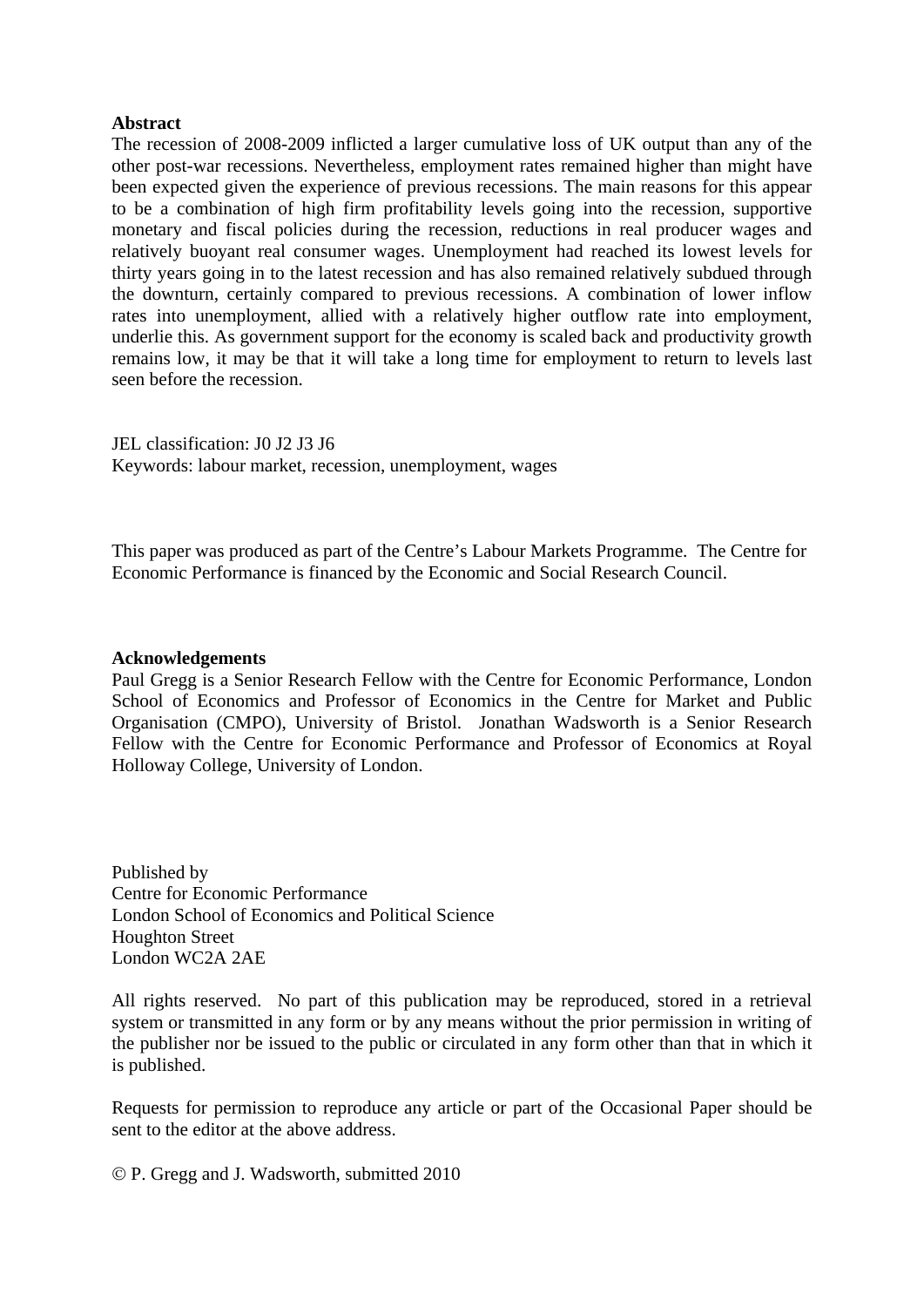# **Introduction**

After some 15 years of near continuous job growth, the UK employment rate in the middle of 2008 stood at around 75% of the working age population, a rate broadly in line with previous employment peaks observed in 1968, 1978 or 1989. The UK had also experienced twelve years of near continuous decline in unemployment after 1993, following the double digit rates of the early 1990s and in the first half of the 1980s. Despite the predictions of some, the introduction of the National Minimum Wage in 1999 had little effect on employment over the latter half of this period. In 2005, the (OECD-based) unemployment rate fell below 5% for the first time since the 1970s and hovered around this rate for the next three years. Then in 2008, the UK entered what was to be its worst recession since World War 2, in terms of output lost. This latest recession was notable in that it was not, unlike the previous two recessions, exacerbated by a deliberate policy of fiscal and monetary tightening to squeeze demand out of the system in order to get inflation on track. Instead, unemployment rose because of an old-fashioned collapse in demand following the bursting of a speculative financial sector bubble. Moreover, this time round there has been a deliberate larger and more rapid loosening of fiscal and monetary policy to try and offset the fall in demand. In some ways, policy makers were better prepared this time round. There had been, after all, two severe recessions well within memory of most adults over the age of thirty. The understandings that were gained under these periods undoubtedly helped frame a policy response in the latest downturn, allied with a greater willingness to intervene than in the past. This was also the first recession in which there was a raft of interventionist policies introduced by the Labour government in place, centred around the various New Deals, designed to help deal with job search effectiveness and address the problems associated with long-term unemployment and inactivity. The real test of these policies is yet to come, as long-term unemployment starts to build, typically one year after the initial shock. In what follows we focus on the immediate labour market consequences of the recession compared to previous downturns in the UK.

So was UK labour market performance during this latest recession any different? In what follows, we chart the performance of UK employment and unemployment over the recession. We then offer some explanations for the results that indicate that the impact on the UK labour market has been much less severe than many expected, given the pattern over previous recessions and the contemporaneous experience of other industrialised countries. We then assess the prospects for UK labour market over the next few years.

## **Employment in the Recession**

During the latest recession beginning in 2008 Q2, GDP fell by over 6%, far worse than in the recessions of the 1980s or 1990s (see Figure 1), and with six quarters of falling output, it was both longer and deeper than the previous two. In the 1980 recession, the percentage fall in employment was broadly in line with the percentage fall in GDP. In the 1990s, the relative fall in the employment rate fall in the 1990s was somewhat larger than the percentage decline in GDP, (see Figure 1). Moreover, in the previous two recessions (see Figure 2), the fall in employment was only halted some 12 to 14 quarters after the onset of recession. Employment also remained below its before-recession levels for 18 months or so after the recovery in output started. Typically GDP growth of 2% or higher seems to be needed before employment starts to rise again, or unemployment starts to fall.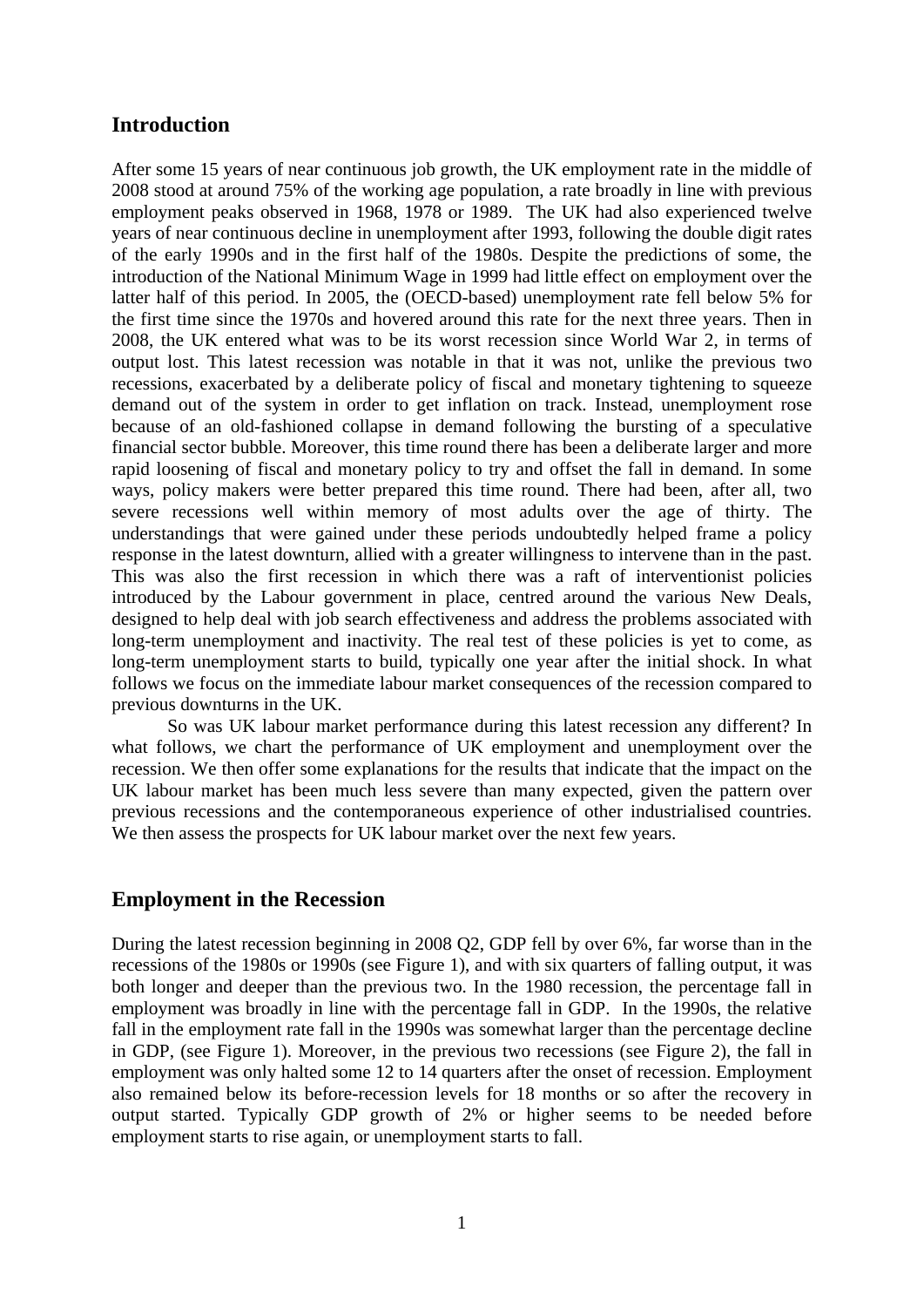

#### **Figure 1: Annual Change in Employment and GDP 1979-2009**

*Source:* LFS, ONS. http://www.statistics.gov.uk/pdfdir/gdp0410.pdf

However, the latest recession was strikingly different. Whilst fall in GDP fall was markedly worse than in past recessions, the loss of employment was much smaller, some 3% of the initial level and the period over which employment fell was much shorter than in the past (Figure 2). This is notable, but could it be misleading?

**Figure 2: Employment levels from the Start of Recession** 



*Source*: ONS. Index at Start of Recession = 100 for 1979Q4, 1990 Q2 and 2008 Q1 respectively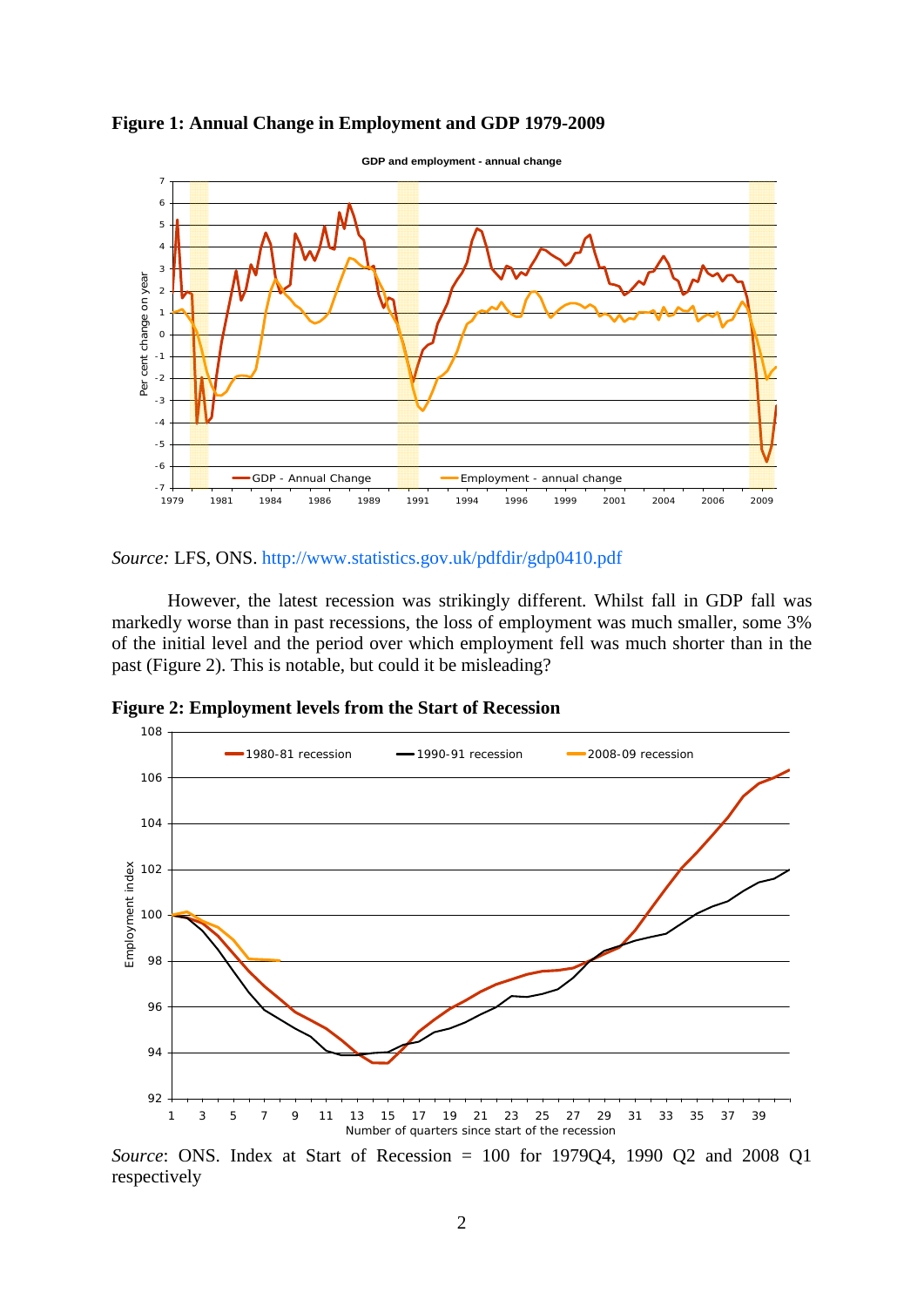To understand the factors that have influenced the preservation of jobs through the recession it is worth considering what we know about firms' workforce strategies. Experienced staff are valuable to firms, they have firm-specific knowledge. Losing valuable staff knowledge is costly, particularly if it will be needed again in the near future (see Geroski and Gregg, 1997, on the evidence for this over the 1990s recession). So firms will hold labour where possible through a recession, preferring instead to take short-term hits on profitability. However, if a firm is in deep financial trouble such longer-term planning is discounted and the firm will take emergency measures to cut costs and improve cash flow. This means job cuts, as equivalent cost reductions made through dramatic wage cuts are difficult to implement quickly. So a large part of the story of employment through the recession is shaped by the extent to which firms are in a battle for survival rather than adjusting to, temporarily, lower demand.

One potential problem with the estimates of numbers in employment concerns recent immigrants, particularly migrants from the accession countries of Eastern Europe, (the A8). Migrants from the A8 are not covered by the government's recently introduced points-based immigration system and hence not monitored in the same way. This lead some commentators to suggest that A8 workers were underestimated in the official employment numbers. So if unmeasured A8 migrants returned home in large numbers in response to the recession, this could, conceivably, generate a smaller decline in employment in the official data than would be the case if all those in employment were measured in the official statistics. The employment numbers in Figure 1 are derived from the Labour Force Survey, (LFS), a survey of households. It is possible that recent migrants living in temporary accommodation, on building sites or farms may not be sampled by the LFS. However there are a number of reasons to think that emigration is not a major factor behind the moderate fall in employment.

First, an alternative data source on employment, the workforce job series, which derives employment data based on surveys of firms, shows a similar pattern to that given by the LFS. Second, whilst the numbers of new migrants did fall back after 2006, until recently the stock of migrants in the workforce was still rising until 2009, suggesting that the duration of stay was also rising. It is also not obvious why immigrants to the UK would return to the source country if relative job prospects in the source country are worse, as they currently appear to be in many A8 countries. Rising unemployment rates and depreciating home currencies in 2009, relative to the pound, combined to reduce the relative returns to returning. Thirdly there is a question of scale. The number of jobs saved so far relative to what might be expected by the drop in GDP, amounts to some 1 million, (3.5% of employment). If however 1 million jobs had been lost but obscured by immigration, the scale of hidden migration would have to be huge and this is highly unlikely. (For example a 10% job loss centred exclusively on immigrants would require 10 million hidden immigrants to generate a 1 million fall in employment). Moreover the recession would have to be centred on sectors that employ migrants and there is little evidence that this is the case. In short, it is unlikely that mis-measurement of immigration underlies the smaller than expected fall in employment.

#### **Accounting for the Behaviour of Employment**

So if an estimated net 1 million jobs appear to have been preserved, how has this happened? The first point to consider is how widespread across countries this pattern has been and whether it is related to institutional differences across countries. Table 1 shows that countries like France and Canada have escaped relatively lightly from the recession with around a 3% fall in GDP and a similar rise in unemployment, in line with past norms. Whilst in the US,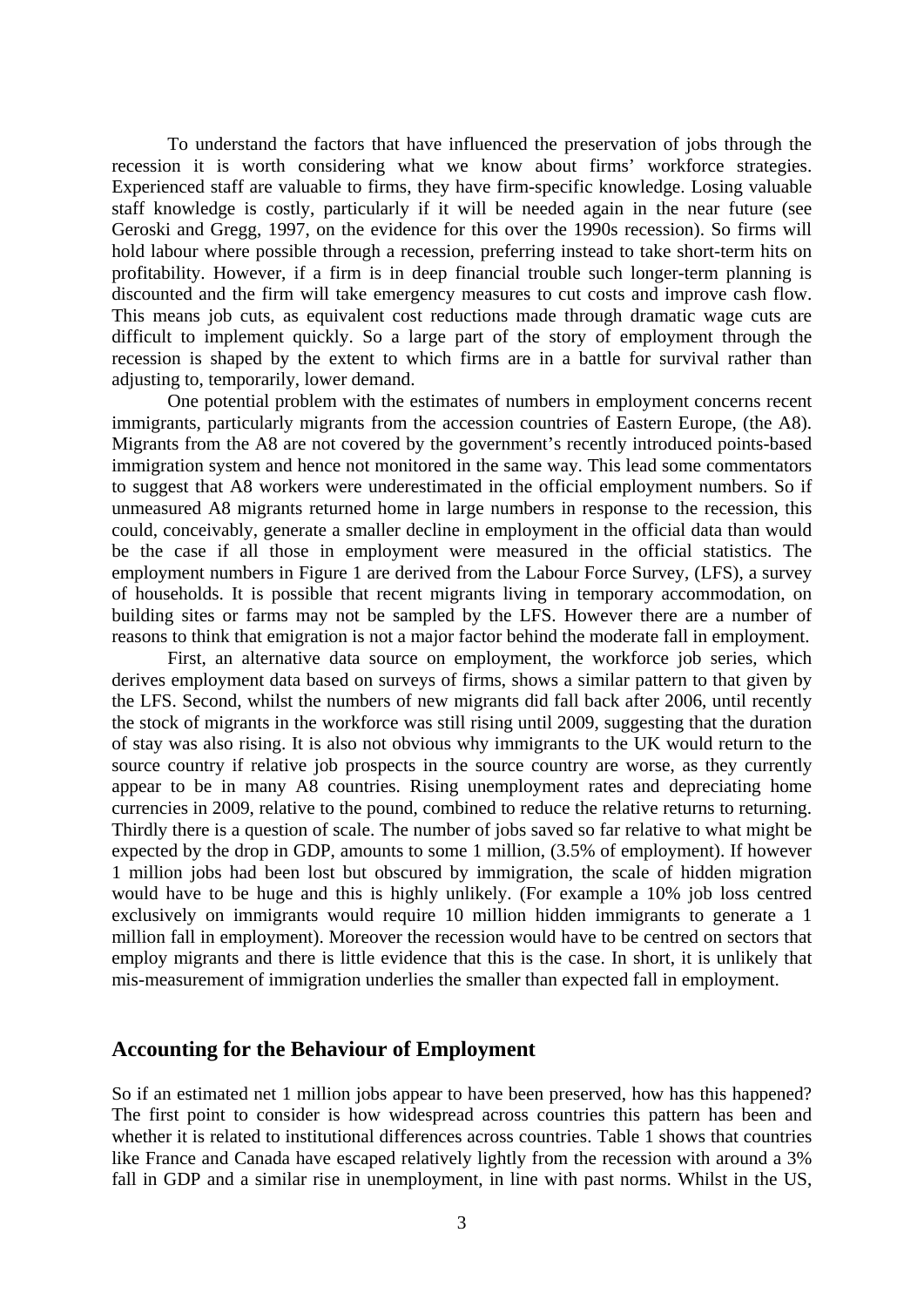Spain and Ireland, the rise in unemployment exceeded the fall in output. However there are a large number of countries with smaller than expected employment falls. Some of these countries adopted a deliberate strategy to encourage short-time working rather than lose jobs. In Germany the government has supported a policy of short-time working. Similar employment subsidy schemes are operating in Italy, the Netherlands and Japan.

|                                                                            | % Change in GDP | % point change in   |  |  |  |
|----------------------------------------------------------------------------|-----------------|---------------------|--|--|--|
|                                                                            |                 | unemployment        |  |  |  |
|                                                                            | 2008 Q1-2009 Q2 | $2008$ Q1 - 2009 Q4 |  |  |  |
| Countries with small unemployment rise relative to fall in GDP             |                 |                     |  |  |  |
| UK.                                                                        | $-5.9$          | 2.7                 |  |  |  |
| Sweden                                                                     | $-6.1$          | 2.9                 |  |  |  |
| Countries with small unemployment rise relative to GDP and with employment |                 |                     |  |  |  |
| subsidies                                                                  |                 |                     |  |  |  |
| Italy                                                                      | $-6.5$          | 1.8                 |  |  |  |
| Germany                                                                    | $-6.3$          | $-0.1$              |  |  |  |
| <b>Netherlands</b>                                                         | $-5.8$          | 1.2                 |  |  |  |
| Japan                                                                      | $-7.1$          | 1.3                 |  |  |  |
| Countries with similar sized unemployment rise and GDP falls               |                 |                     |  |  |  |
| France                                                                     | $-3.1$          | 2.4                 |  |  |  |
| Countries with larger unemployment rises than GDP                          |                 |                     |  |  |  |
| falls                                                                      |                 |                     |  |  |  |
| <b>US</b>                                                                  | $-3.5$          | 5.0                 |  |  |  |
| Spain                                                                      | $-4.3$          | 9.7                 |  |  |  |
| Ireland                                                                    | $-9.6$          | 8.2                 |  |  |  |
| Countries with little or no GDP fall                                       |                 |                     |  |  |  |
| Australia                                                                  | $+1.5$          | 1.5                 |  |  |  |

**Table 1: The Percentage Change in GDP and Unemployment Across Selected Countries Over the Recession**

*Source*: OECD.

The UK is one of a smaller number of countries to have experienced relatively small employment losses without a deliberate government funded strategy of short hours working. Does this mean then that the putative flexible labour market in the UK helped by facilitating adjustment in hours or wages instead of jobs? It is important to note that the low employment loss countries are not those regarded as having flexible labour markets. The US is held to be the prime example of the flexible model and Ireland is also a relatively less regulated country and both countries experienced large falls in employment. Spain has strong labour protection but also has a large share of temporary jobs, which are weakly protected and have proved to be vulnerable in the downturn. In contrast, Sweden, Italy, Germany and the Netherlands have relatively high employment protection levels and relatively good employment records over their recessions. In short, there is no relationship between a country's degree of labour market flexibility and employment losses in this recession.

One broad accounting identity, which goes back to Okun, attributes changes in output to changes in output per worker (productivity), average hours, the employment rate and the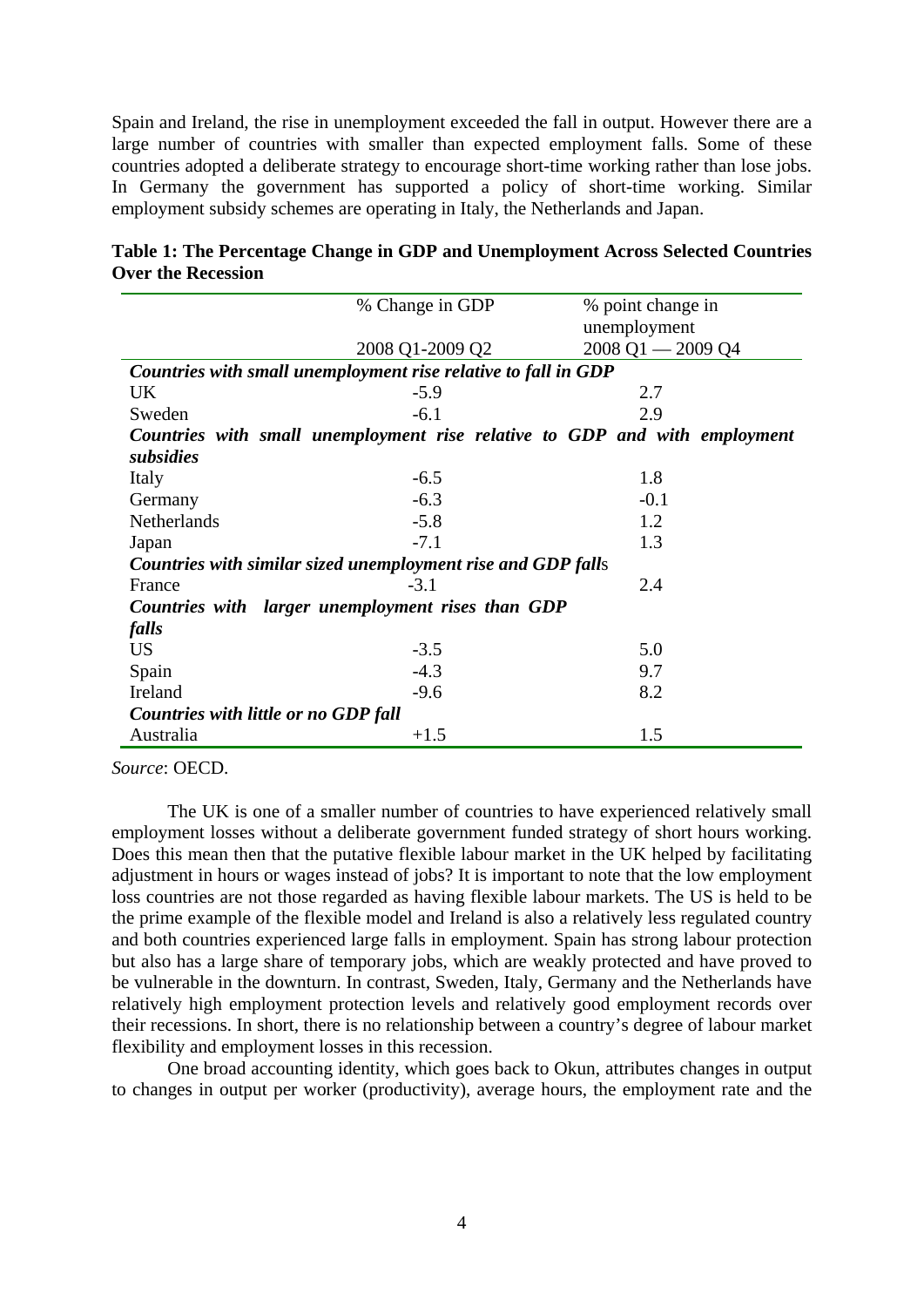participation rate.<sup>1</sup> While this takes no direct account of the role of changes in wages or prices, it is useful to look at each of these components in turn.

#### **Hours of work**

It is typical in recessions for total hours to fall faster than employment. Overtime working is often cut first, some workers are placed on short time working and others move into part-time work when they struggle to find full-time jobs. Figure 3 gives the annual change in employment across the last three recessions (as in Figure 1) and adds the change in total hours worked. The difference between the fall in total hours and employment then reflects what is happening to average hours. Hours did fall in this recession, by around 2%, but less so than in the last two recessions, especially during the 1980s when the government did subsidise short-time working in many major manufacturing plants and hours fell by around 4%.





*Source*: LFS, ONS.

Part-time working rose from around 16% of employment in 1980 (excluding students) to 22% in 1995, after which it has been broadly stable. The share of part-time working has

<sup>&</sup>lt;sup>1</sup> One variant of Okun's Law is that  $Y = \frac{1}{x} * \frac{1}{x} * \frac{1}{x} * \frac{1}{x} * N$ *N L L E E H H*  $Y = \frac{Y}{X} * \frac{H}{X} * \frac{E}{X} * \frac{L}{X} * N$  where *Y* is output, *Y*/*H* is output per hour

worked, H/E = average hours per worker, E/L is the employment rate (as a fraction of the labour force, L) and L/N is the participation rate. In principle this accounting identity could be amended to incorporate wages. The decomposition suggests that much of the output fall can be accounted for almost equally by falling productivity, average hours and the employment rate.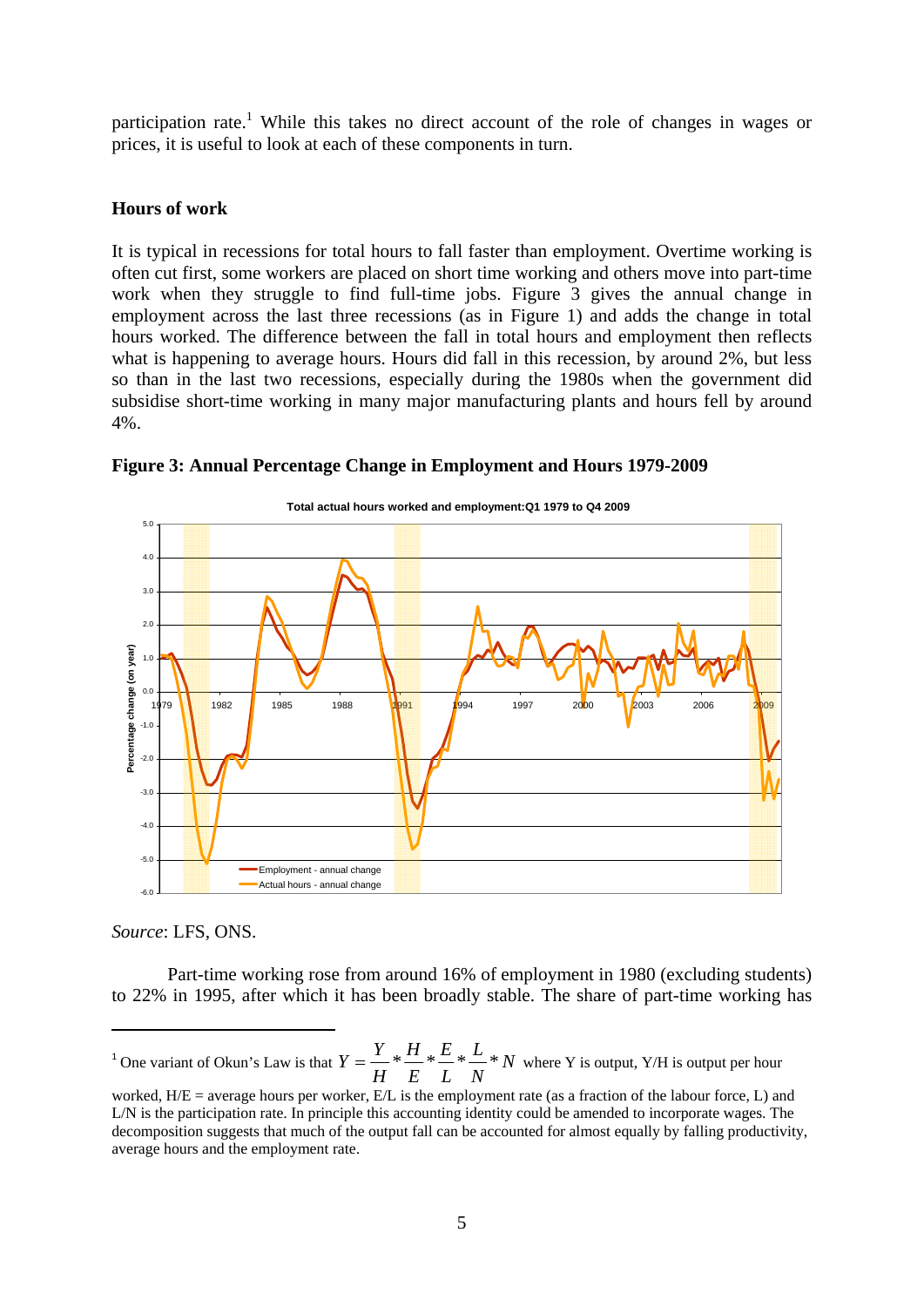risen during this recession, consistent with the fall in hours above. However this pattern is not unique to this recession. Similar or sharper rises in the share of part-time work can be found during the last two recessions. The part-time job share tends to stabilise when employment recovers to before-recession levels.

One explanation for differential employment performance across countries over the recession, is that the shock of the recession hit sectors with different capital intensities or productivity differentials by differing amounts across countries. A high productivity, high capital intensity sector, subject to a negative shock is likely to experience a sharper fall in output than employment. Figure 4, which shows employment indexed for the beginning of the recession across major industry groupings and Table 2 indicate that, in the UK, the manufacturing sector, once again experienced the sharpest percentage fall in employment over the latest recession, as in previous recessions, (in contrast to the financial sector, the source of the recession). Manufacturing and construction have been hardest hit with 8 to 10% of employment lost compared to services at under 2%. Since high productivity manufacturing experienced the largest employment loss, it is unlikely that the simple shock to a high productivity story explains much of what we have observed in the UK. However, within the service sector there is considerable variation. In the public services of education, health and administration employment has grown by 4%, and employment has fallen by around 4% in finance retail (and transport). While these rates are well below construction and manufacturing as proportionate declines, because these latter sectors are larger, they account for around half of the total jobs lost.

|                                | 1979-83 | 1983-90 | 1990-93 | 1993-2007 | 2008Q2-<br>2009Q4 |
|--------------------------------|---------|---------|---------|-----------|-------------------|
| % $\Delta$ Employment          | $-7.3$  | $+15.0$ | $-6.3$  | $+15.6$   | $-2.9$            |
| % $\Delta$ Manufacturing       | $-21.5$ | $-5.6$  | $-16.7$ | $-27.8$   | $-9.7$            |
| $% \Delta$ Finance             | $+3.7$  | $+45.4$ | $-1.5$  | $+51.7$   | $-4.3$            |
| % $\Delta$ Construction        | $-9.2$  | $+35.2$ | $-20.6$ | $+18.9$   | $-8.2$            |
| % $\Delta$ Retail, Hospitality | $-3.9$  | $+20.7$ | $-3.6$  | $+12.8$   | $-3.9$            |
| $% \Delta$ Public Admin.       | 0       | $+13.8$ | $+1.5$  | $+21.9$   | $+3.5$            |

*Source*: Workforce jobs series ONS. Authors' calculations.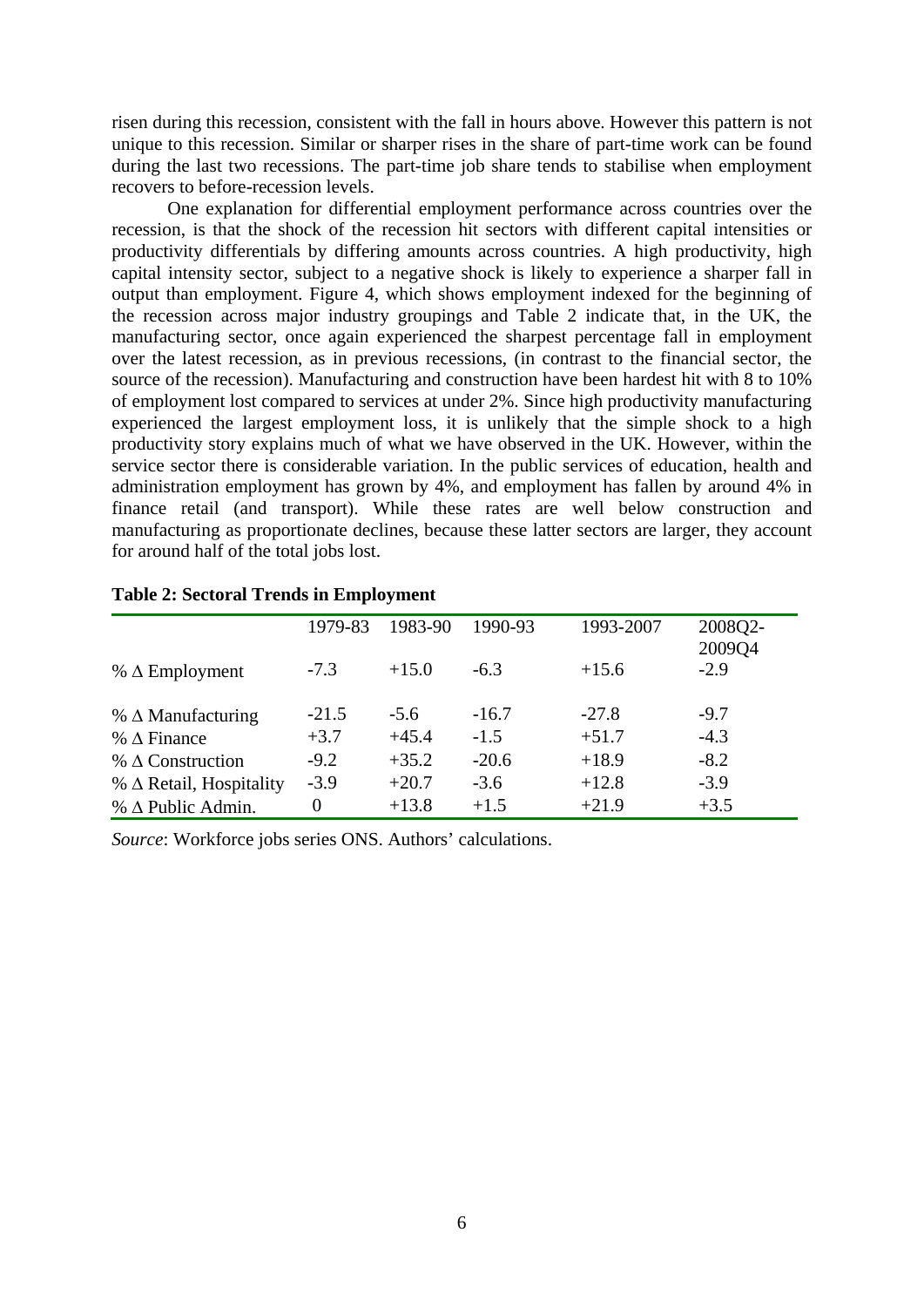

**Figure 4a: Employment Index from 2008q1 for Major Industry Groupings** 

**Figure 4b: Employment Index from 2008q1 for Major Service Sector Groupings** 



Since UK output fell much faster than employment or hours worked, then productivity also fell sharply. Figure 5 shows that productivity fell by around 2% during 2008-2009, further and more protracted than in previous downturns.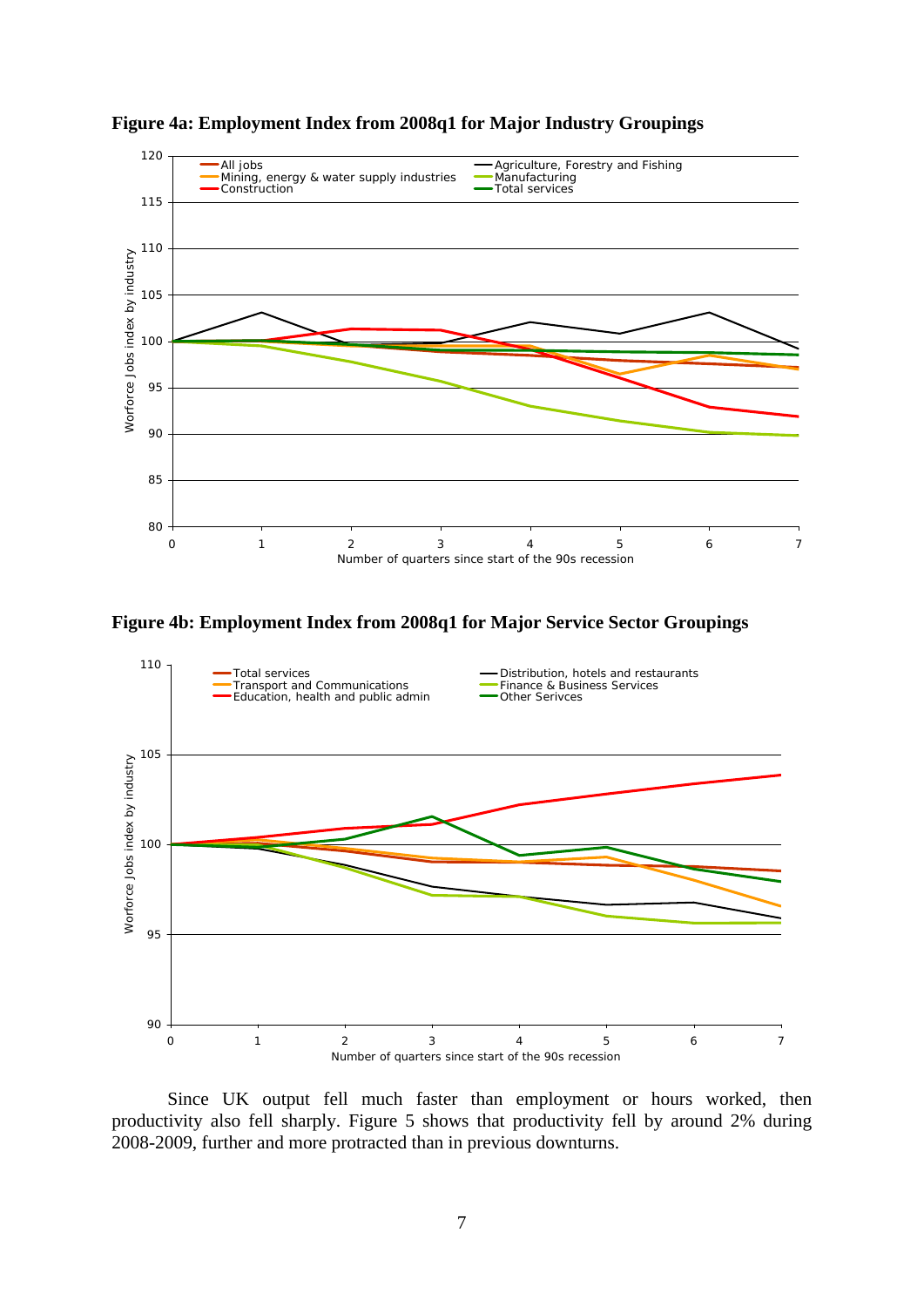

**Figure 5: Productivity Levels from the Start of Recession for the 1980s, 1990s and 2008/09 recessions.**

Source: ONS. Index at Start of Recession  $= 100$  for 1979Q4, 1990 Q2 and 2008 Q1 respectively.

This fall in productivity was supported by a sharper collapse in business investment in the latest recession compared to earlier downturns, perhaps reflecting the shortage of capital available from banks in the credit crunch (see Figure 6). The collapse of investment will undoubtedly have contributed to the depth of the recession and to lower productivity growth.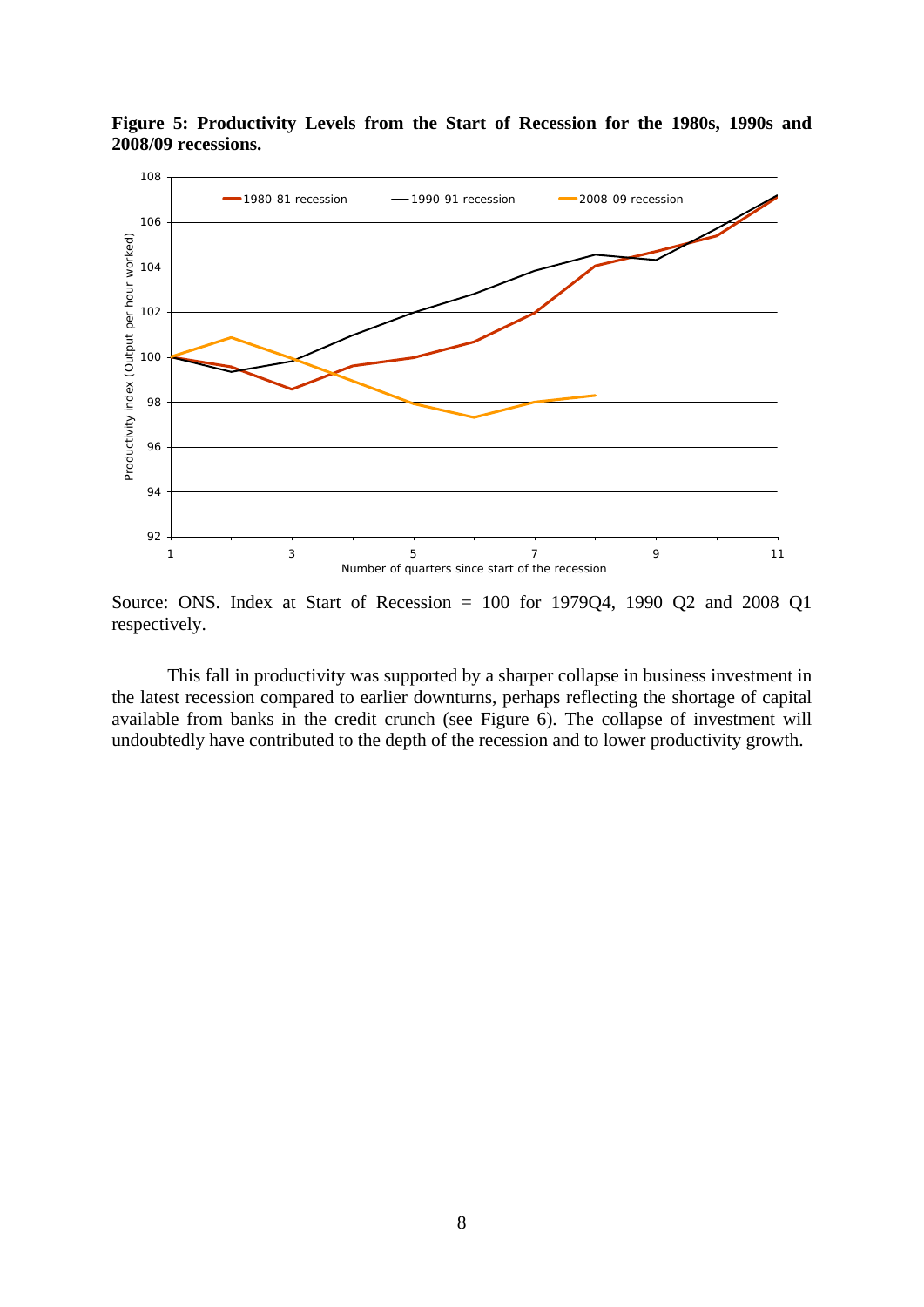#### **Figure 6: Investment Levels from the Start of Recession for the 1980s, 1990s and 2008/09 recessions.**



*Source*: ONS. Index at Start of Recession = 100 for 1979Q4, 1990 Q2 and 2008 Q1 respectively.

#### **Real wages**

Over the last fifty years, productivity growth has allowed real wages to grow by around 2% a year, on average but falling productivity puts downward pressure on wages. Squeezing *real* wage costs during a recession is not as straightforward as it seems, as pointed out by Keynes. Price inflation also tends to fall during downturns so offsetting any moderation in nominal wage growth. Furthermore, wages are a major driver of consumer spending and squeezing the earnings of consumers and hence demand makes stabilising output harder. While real wage estimates over the cycle will be affected by composition effects – more low paid workers are likely to lose jobs in a recession – Figure 7 shows the patterns for real wage growth including and excluding the impact of mortgage interest rates. It thus captures the growth of real wages from the perspective of firms (excluding mortgage rates) and consumers (including mortgage rates). In all three recessions, both prices and nominal wage growth slowed sharply. In the latest recession real consumer wages rose quite markedly, as mortgage rates were cut following the slackening of monetary policy to accommodate the fallout from the crisis in the financial sector and Vat was temporarily reduced to 15%. However, real wage growth *to firms* fell to around 3%. This gap between consumer wage growth and that faced by producers will have undoubtedly helped firms cope, while sustaining demand.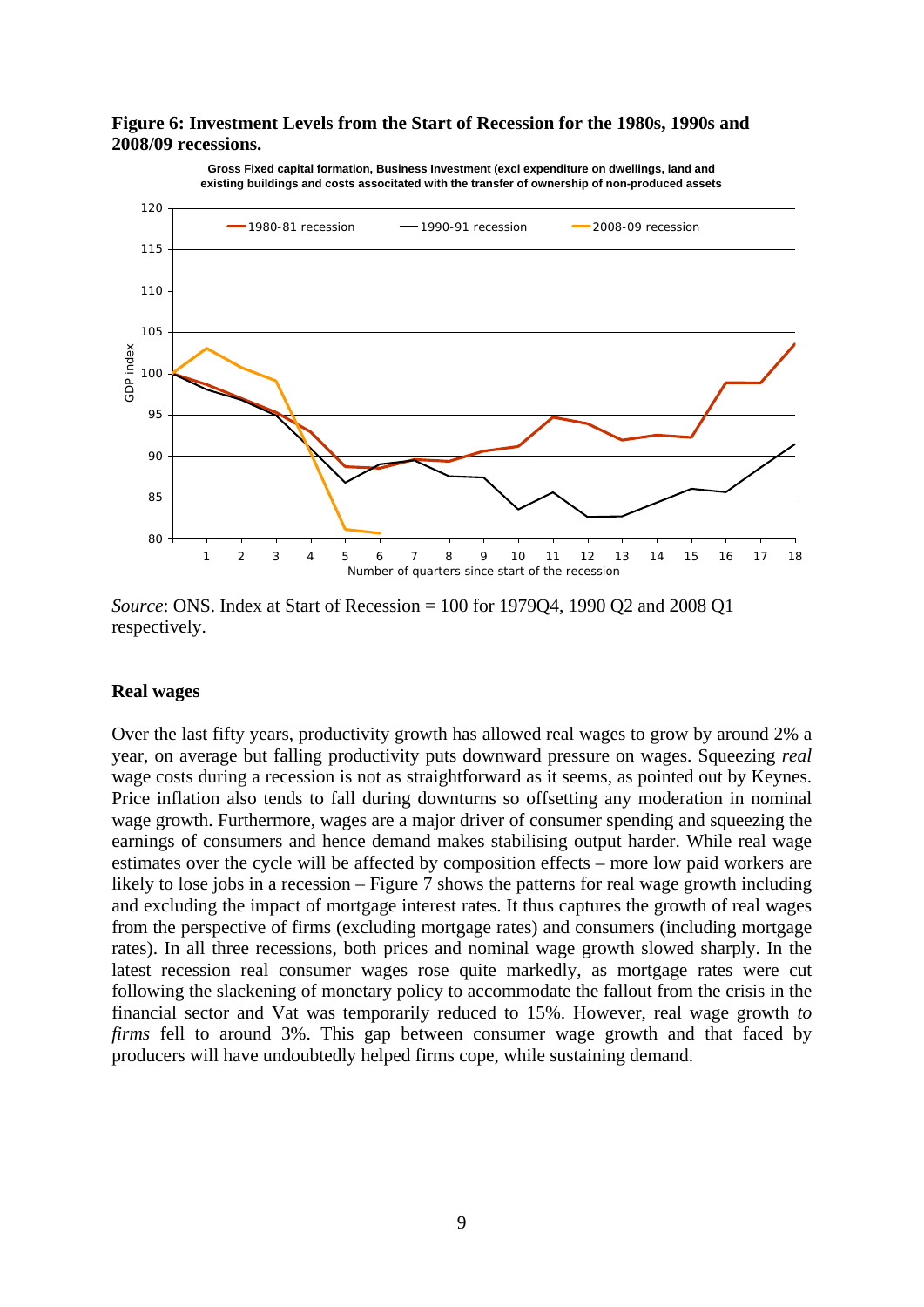



**Real earnings growth, AEI: Jan 1979 to Nov 2009**

*Source*: Labour Force Survey, ONS.

#### **Profits**

In the 1990s recession, profitability was already being squeezed ahead of the recession proper, as interest rates were set high to bear down on inflation, (Figure 8). By contrast this time, profits were much higher immediately prior to the recession. This means that the immediate pressure on firms to cuts jobs in order to survive was reduced. Since then, profitability held up well through the recession. Indeed profits as a share of GDP rose during the recession. This is in part due to lower interest rates making financing debt easier; partly due to the fall in the exchange rate, unlike in the 1990s when membership of the ERM precluded devaluation; partly due to rapid falls in real wages and partly due to the maintenance of spending in the economy. The fall in the wage share over the recession means that real (producer) wages were falling faster than productivity over this period.<sup>2</sup>

<sup>&</sup>lt;sup>2</sup> Since the wage share is given by  $\frac{W}{PY} = \frac{W}{Y/E}$ *w P PY wE* /  $=\frac{w/P}{w}$  where w is the nominal wage, E employment, P pries and Y (nominal) output then falling wage share suggests that real wages are falling faster than productivity.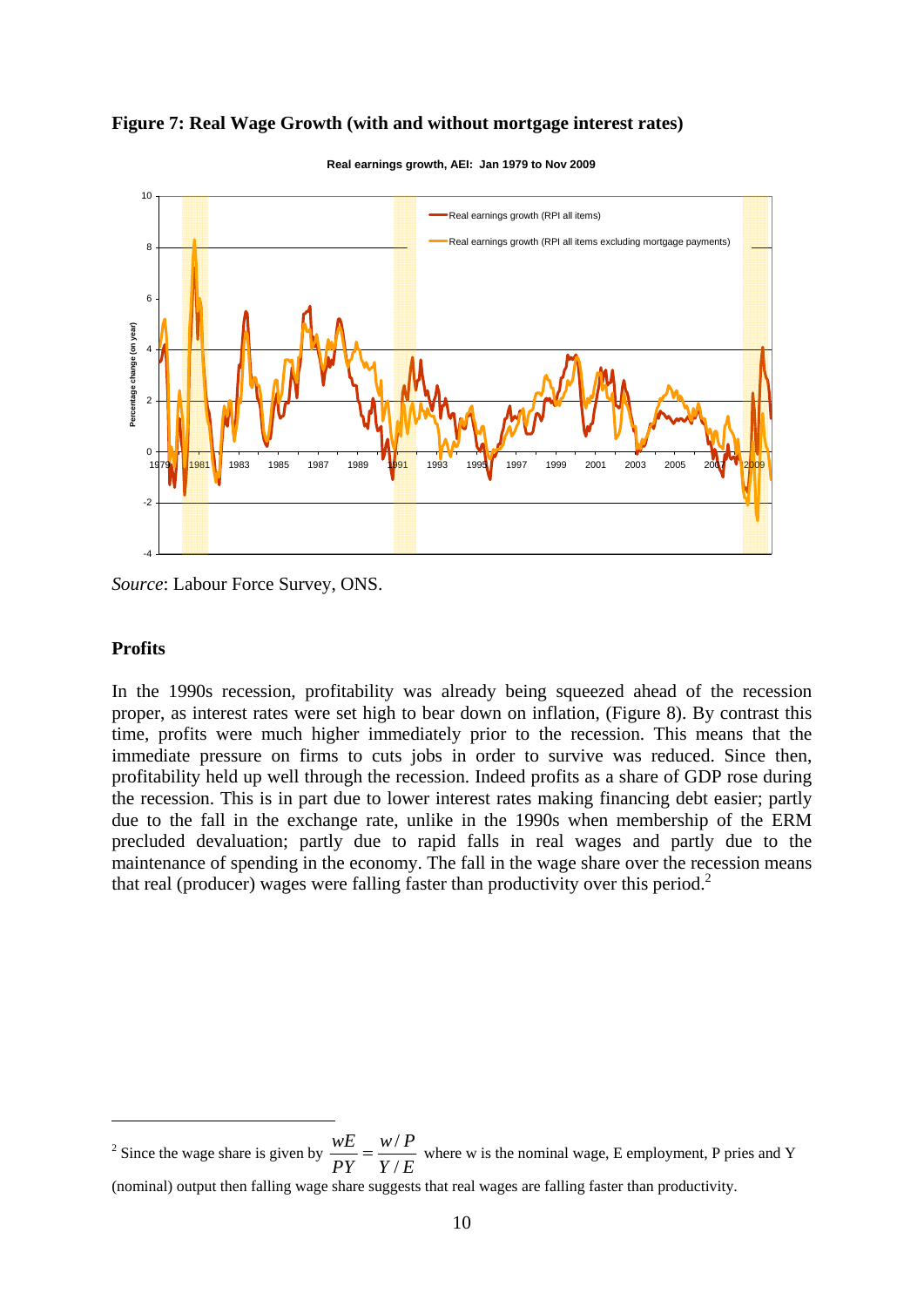



*Source*: ONS. Note: GOS=Gross Operating Surplus (the profit share).

# **Unemployment and the Recession**

As with employment, the rise in (ILO/OECD) unemployment this time around has been small relative to the fall in GDP. Following the 1980 recession, unemployment rose for some 5 years after the recession end, reaching a peak of 12% in 1986, (Figure 9). In the 1990s, unemployment took three years to reach its height following the 1990 recession and while still in excess of 10% was lower than in the 1980s. In this recession the rise in unemployment was sharp, but, significantly, appears to have stabilised much earlier, even before the recession had ended.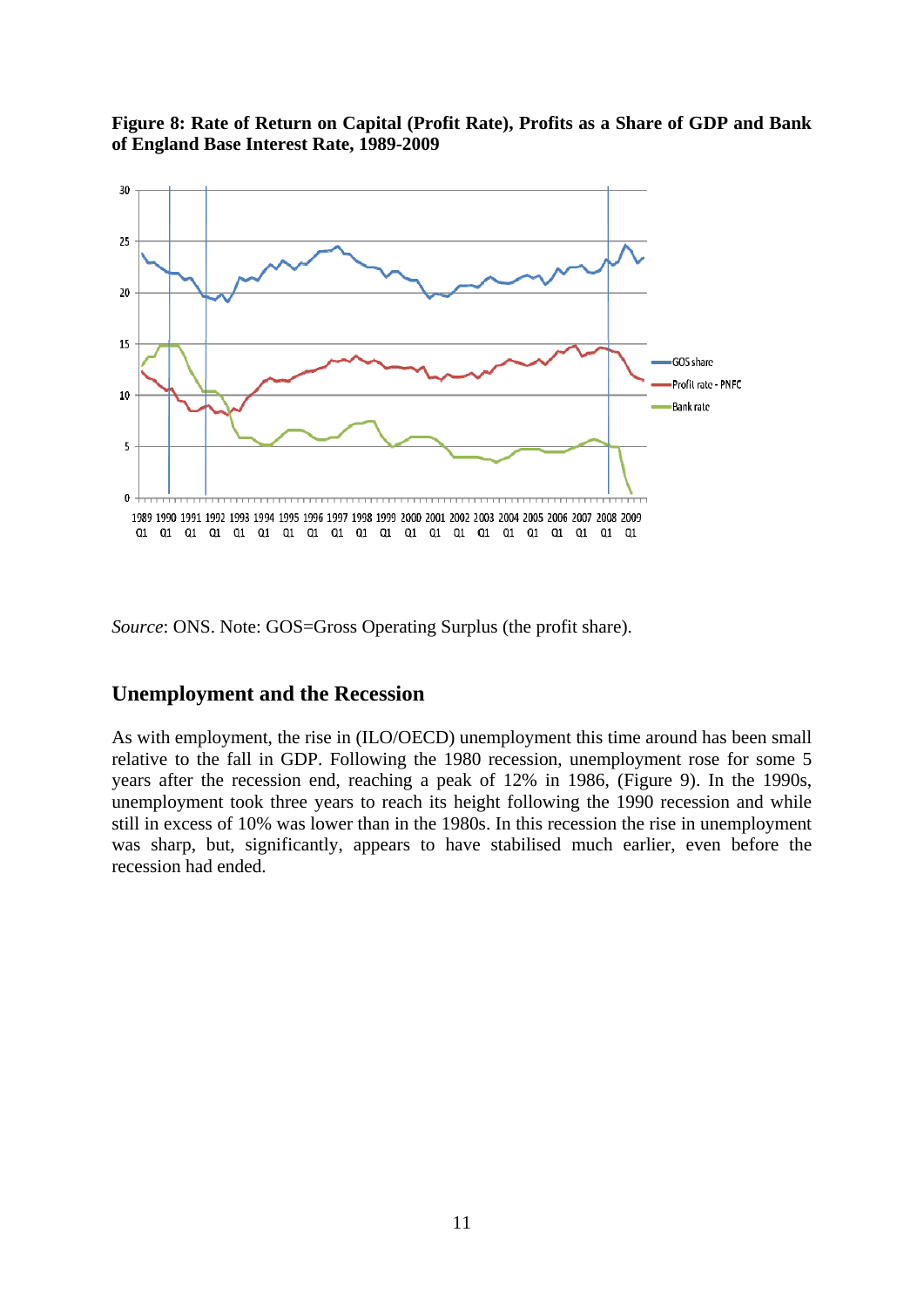

**Figure 9: The ILO Unemployment Rate for UK 1979-2009** 



Figure 10 documents the flows that shape the stocks of unemployment, employment and inactivity, all measured on the ILO/OECD definition. The top left row gives the flow out of employment. It is clear that the employment outflows in this recession were lower than in previous recessions, with 96% of those in work staying in work through the year compared to 92% in the last two recessions. Similarly the outflow from unemployment into employment remained higher this time round than in the past downturns, with 35% of those unemployed getting work compared to 30% in previous recessions. As a result, the duration of unemployment, captured by the U-to-U flow, in row 2 of Figure 10, remained lower than in previous downturns. The numbers flowing into economic inactivity, E to N and U to N, have been falling or stable in recent years. Outflows from inactivity into unemployment have risen in recent years, perhaps as a result of schemes like the New Deals for Lone Parents, Disabled People and 50+, which are all aimed at bringing groups with high rates of economic inactivity back into the labour force. The Working Tax Credit schemes expanded and augmented under Labour, aimed at making hitherto low paid jobs more attractive to the unemployed, may also have helped maintain flows into employment. However outflows from inactivity into employment are as low in this recession as in previous ones.

The net result of all these flows is that lower unemployment in this recession has been driven by a combination of lower rates of job loss and slightly higher return rates to work than in past recessions.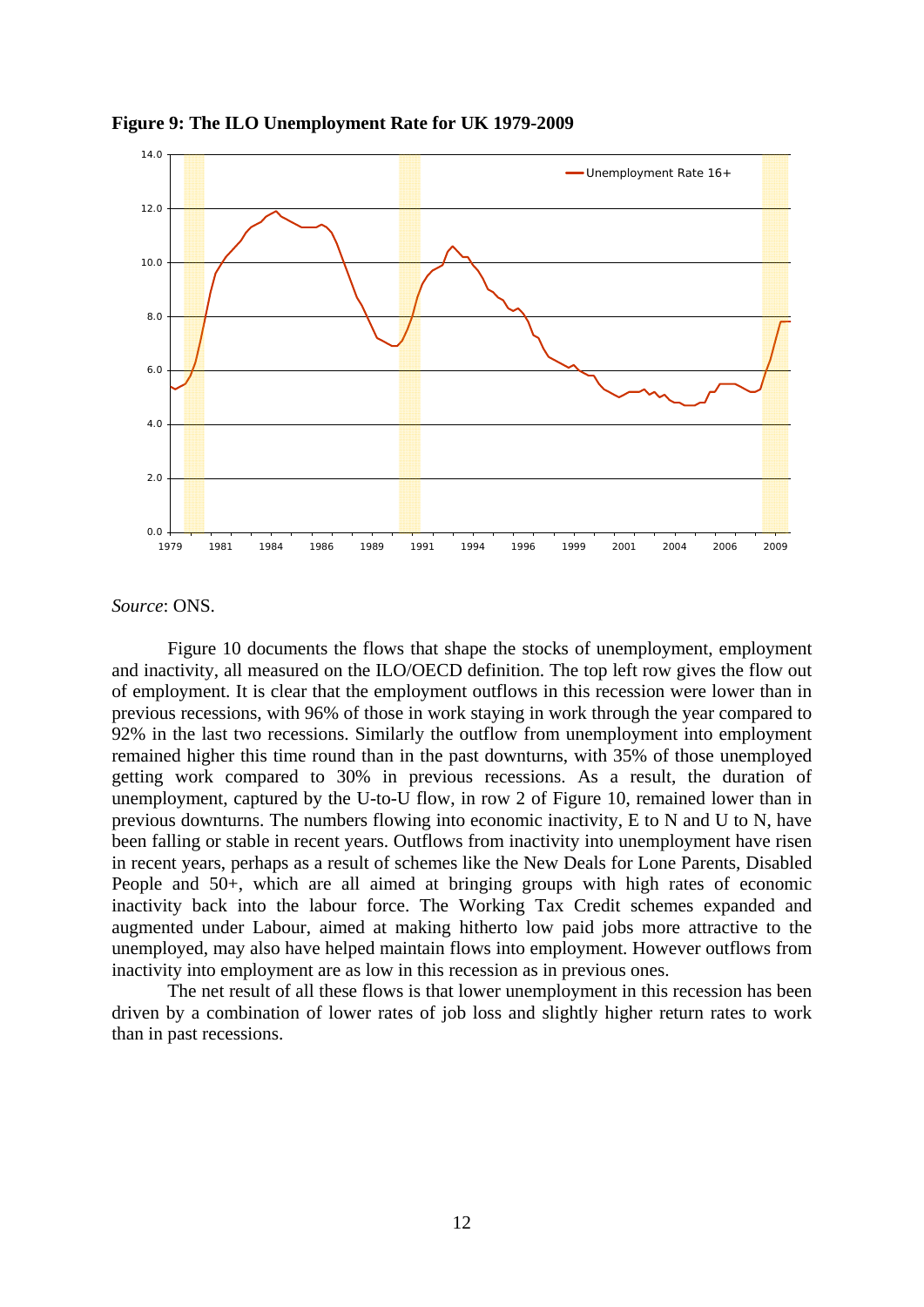

**Figure 10: Inflows and Outflow Rates Across Employment, Unemployment and Inactivity** 

*Source*: LFS. Note charts show annual transition rates between employment, (E), unemployment, (U) and inactivity (N), for population of working age excluding students.

#### **Long-term unemployment**

In any 3 month window, some 1 million people move into work and 1 million stop working. In a recession there are small but important shifts in these patterns. An additional 100,000 individuals lose work each quarter and 50,000 fewer gain work, leading to unemployment rising by 50,000 a month or so. What shifts more markedly is that vacancies are filled much faster. Indeed the numbers of unfilled vacancies, registered at Job Centres, have fallen from around 700 to 430 thousand over the latest recession. More competition for fewer jobs means that it takes longer for any one person to get a job. Inflows into unemployment drive initial rises in unemployment, so that the stock is dominated by short-term unemployed. As the recession continues and job prospects and hiring stagnate, so long-term unemployment tends to rise.

Long-term unemployment typically begins to rise around one year after the initial rise in total unemployment and may often continue to rise even when the total unemployment first starts to fall again. In previous recessions, LFS-based long-term unemployment (12 months spell or longer), reached 1.2 million, some 40% of the unemployed. Long-term unemployment is starting to rise again this time and had reached 700,000 or 25% of the workforce by early 2010, still much lower than in the past. The numbers of long-term claimants for unemployment benefits (JSA) tends to be lower than the numbers saying they have not worked in the last year (LFS), (see Figure 11). Since the New Deal schemes were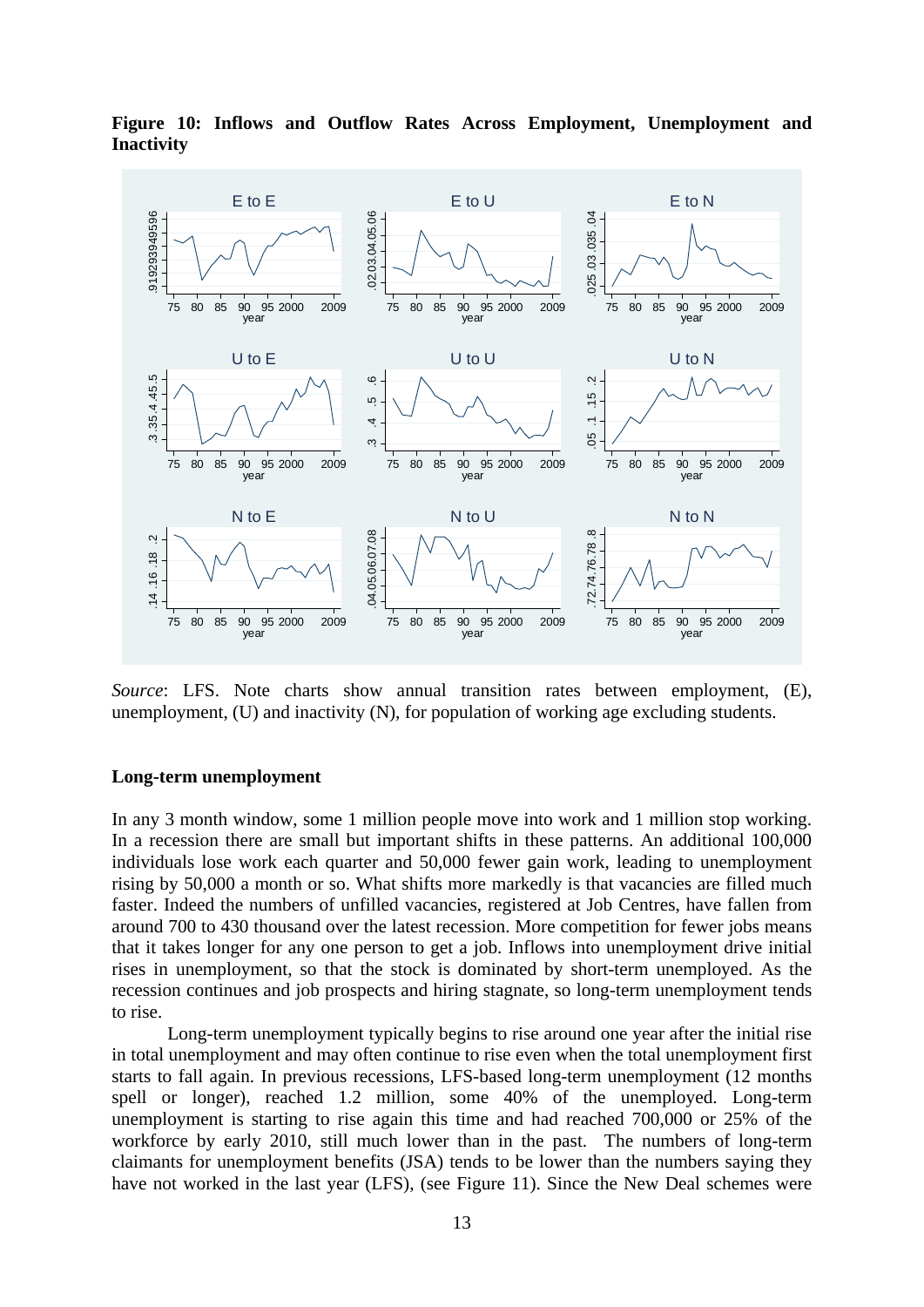introduced this gap has widened sharply. As a result, the numbers who have claimed JSA for over a year remains very low in this recession. With the government intervention programmes in place the latter should remain relatively low.





*Source*: ONS.

The experience of unemployment is also far from even in the population. Unemployment has always varied by factors like age, education, gender, ethnicity and region. Often the combination of these characteristics acts to make job prospects rather bleak for a significant minority. In good times, relative prospects tend to improve for these most disadvantaged groups. In bad times, relative prospects for the most disadvantaged worsen.

Disadvantage amongst the young has been a long standing feature of the labour market. As a general rule of thumb, the youth unemployment rate is always double the adult rate. However younger workers, as Figure 12 shows, typically have much shorter spells of unemployment than others. So while the risk of unemployment is higher among the young, so are the chances of escaping it. There are however recent concerns that, for some youths, the chances of escaping unemployment are not that high. Unemployment rates among less educated young people in the latest recession were well above those of previous recessions, whilst the situation for older workers is much better. In this recession, youth unemployment rates are nearer three times that of prime age adults, rather than double as in the past. The share of long-term unemployed among younger workers in 2009 was much closer to the share among older workers than in the past. This development looks set to be to be a cause for concern over the next few years.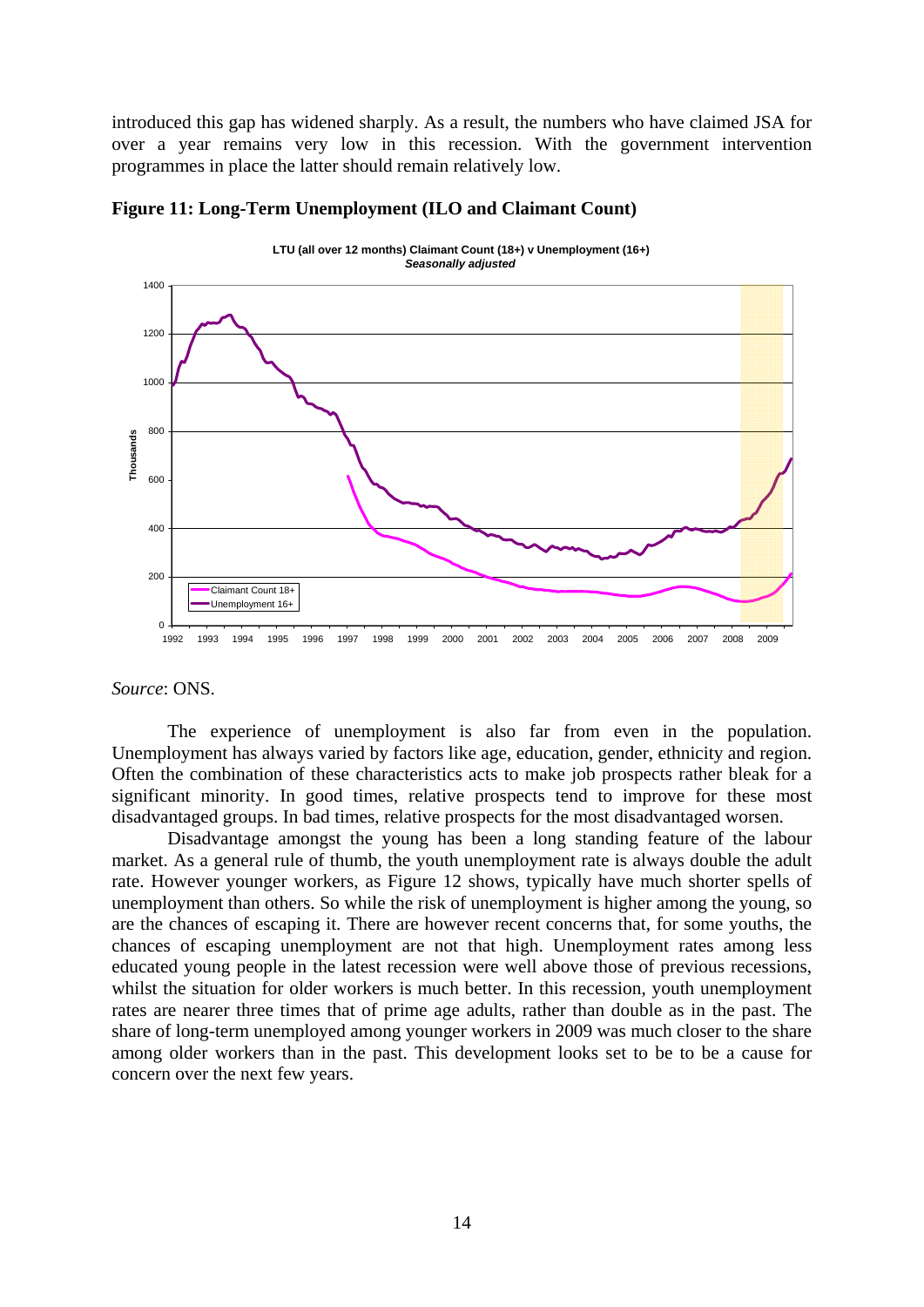

#### **Figure 12: Long-Term Unemployment by Age**

*Source*: LFS.

## **Inactivity**

Only a minority of those not working at any point in time are unemployed. It is more common for people not working to be not actively seeking a job. It is also true that unemployment can fall both because individuals find work and because they become economically inactive. The main categories of inactivity are students, sickness, early retirement or looking after children. Inactivity normally rises in a recession, typically lagging behind movement in the unemployment rate by about a year. This can be viewed as a response to the recession, though the fact that, as Figure 13 shows, inactivity responds with a lag suggests that changes in the participation rate do not account for much of the fall in GDP. Some people losing work don't seek or are unable to find a fresh job. Others take early retirement because of this. For others there is a move from, often long-term, unemployment into sickness related inactivity. In some respects, for some, this latter movement has proved akin to an extended spell of what is effectively long-term unemployment. Figure 13 shows the proportion of the working age population who are economically inactive since 1979. The long-term average is for about 22% of the adult population to be neither working or actively looking for work. In each of the last two recessions the inactivity rate rose by around 2 percentage points. The rise in the latest recession has been more modest, but, on the basis of past experience, might be expected to increase later in the cycle.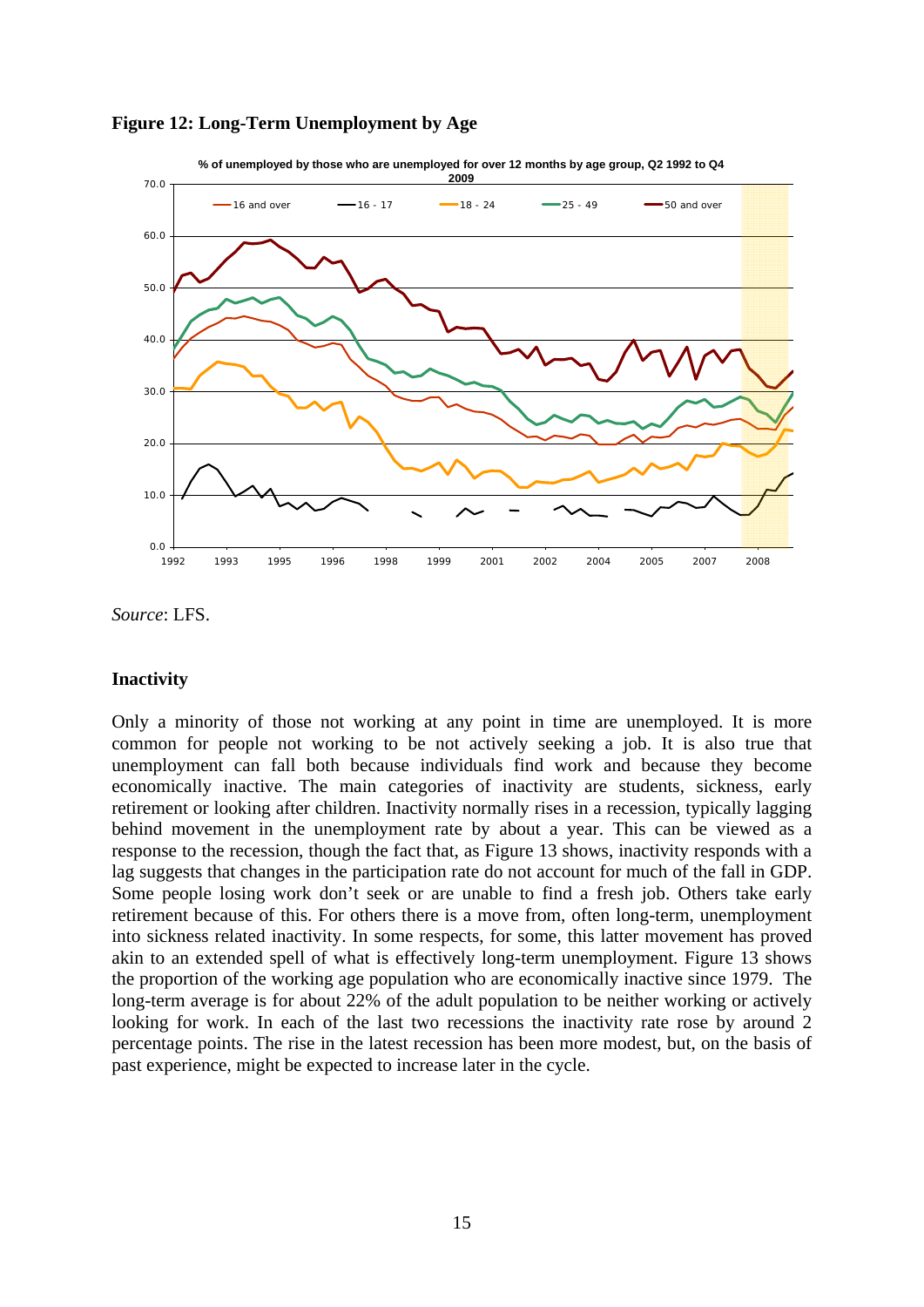

14.0 16.0 18.0 20.0 22.0 24.0 1979 1981 1984 1986 1989 1991 1994 1996 1999 2001 2004 2006 2009 Inactivity Rate 16-59/64 Inactivity rate less students 16-59/64

**Inactivity rates, seasonally adjusted**

One major development worthy of note is the increase in numbers of young people staying on in both further and higher education. Staying on-rates have risen in past recessions and the latest downturn has also seen a substantial rise. The second line on Figure 13 tracks the inactivity rate excluding full-time students. On this basis, economic inactivity has falling steadily, by around 2 percentage points, since the aftermath of the 1990s recession. In 2009 there were just over 16% of the adult population neither economically active nor in full-time education, the lowest rate for over thirty years. The figure also makes clear that the small rise in inactivity observed in this recession has, so far, been mainly due to increased participation in education.

However the news is not all good. The composition of the (non-student) economically inactive has shifted markedly over time toward men. The gender ratio in favour of women has fallen from 87% in 1979 to 61% in late 2009. Back in 1979 around 40% of women aged 25+ were economically inactive compared to a rate of under 5% for men. Since then the number of women entering the labour force has grown rapidly and shows little sign of halting. Rising inactivity for reasons of ill health and disability is concentrated on men. At around 2.3 million, there were almost twice as many inactive men as there were unemployed men, (on the ILO/OECD definition), in the fourth quarter of 2009. Inactivity rates among men under the age of 50 did not fall significantly during the recovery, instead, as Figure 13 shows, ratcheting upward over time. Policy changes on pensions and incapacity benefits has arrested the inflow of sickness related inactivity recently, but the overall level of inactivity among men has been persistently high for twenty years. The net result is that inactivity among men is, at best, static and remains 3 times higher than the rates observed in the 1970s. Indeed more than half of the fall in the male unemployment rate from 1993 to 2008 can be accounted for by rising inactivity, though much of that rise in inactivity took place in the 1990s.

*Source*: LFS, ONS**.**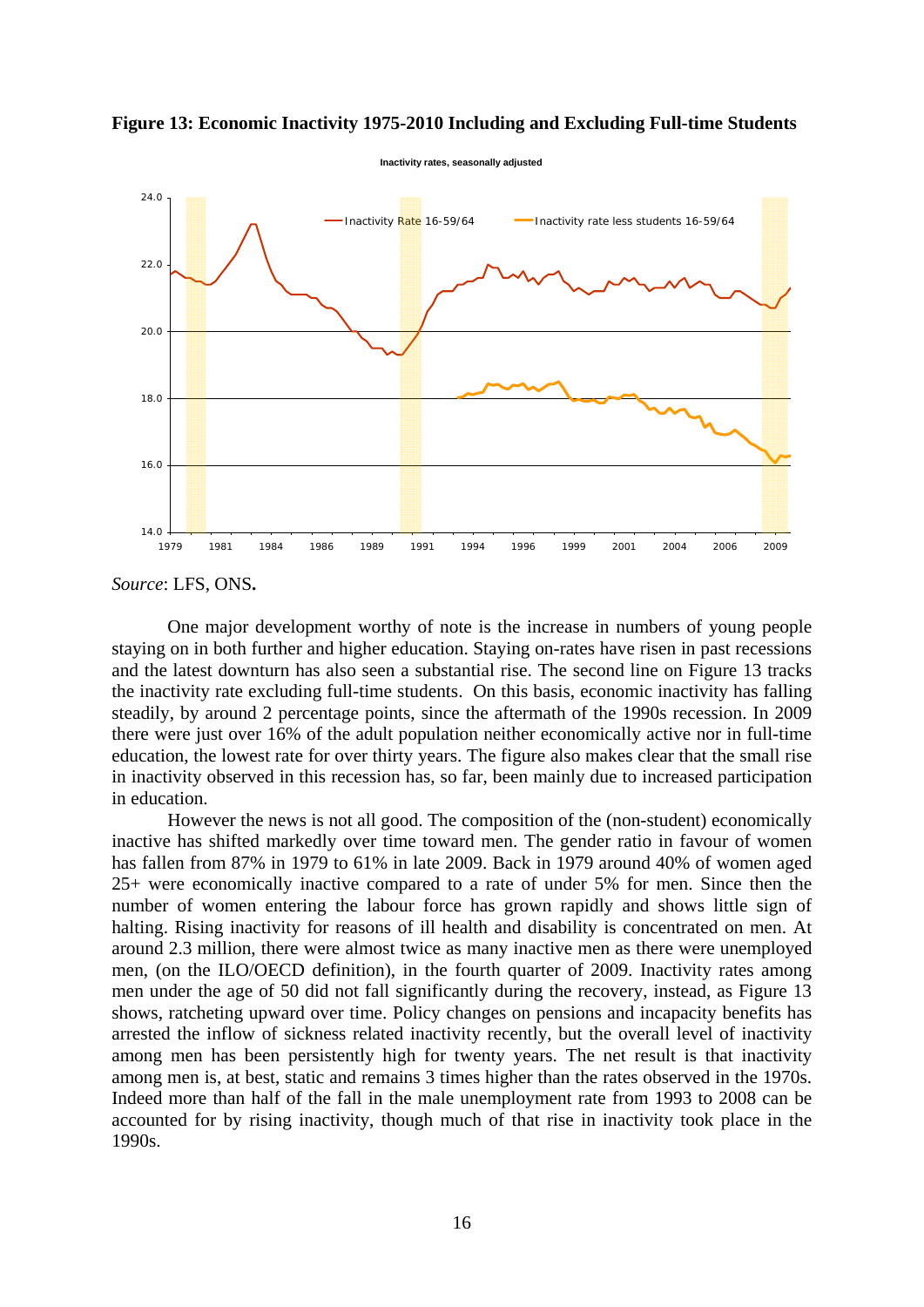

**Figure 13: Inactivity Rates by Age and Gender** 

*Source*: LFS. Authors' calculations.

Figure 14 shows the numbers in receipt of the major welfare benefits available to those out of work. In addition to the large cyclical fluctuations in unemployment benefit receipt over time there have been marked increases in claims for Income Support (IS) for lone parents and in sickness-related benefits. This amounted to around  $\frac{3}{4}$  million extra claims in the 1980s recession and 1 million extra claims in the 1990s recession. Unlike unemployment related benefit, claims for these other benefits did not fall back after the recessions ended. The claimant numbers for these inactivity benefits only started to fall around 2001 and then mainly for lone parents. Lone parents with children aged 7 and over are now being moved from IS to unemployment benefits (JSA) that require active job search and the new Work Capability Assessment tests are also making claiming disability benefits much harder. These changes are pushing up the number of claims for JSA during the recession making the small rise in JSA unemployment all the more remarkable. Yet claims for lone parent benefits did rise, once again during the latest recession. The uncertainty arises around how far, compared to previous recessions, they will rise this time. The expectation is that they will not because of the extra support ad job search schemes targeted at not just the unemployed but also the inactive.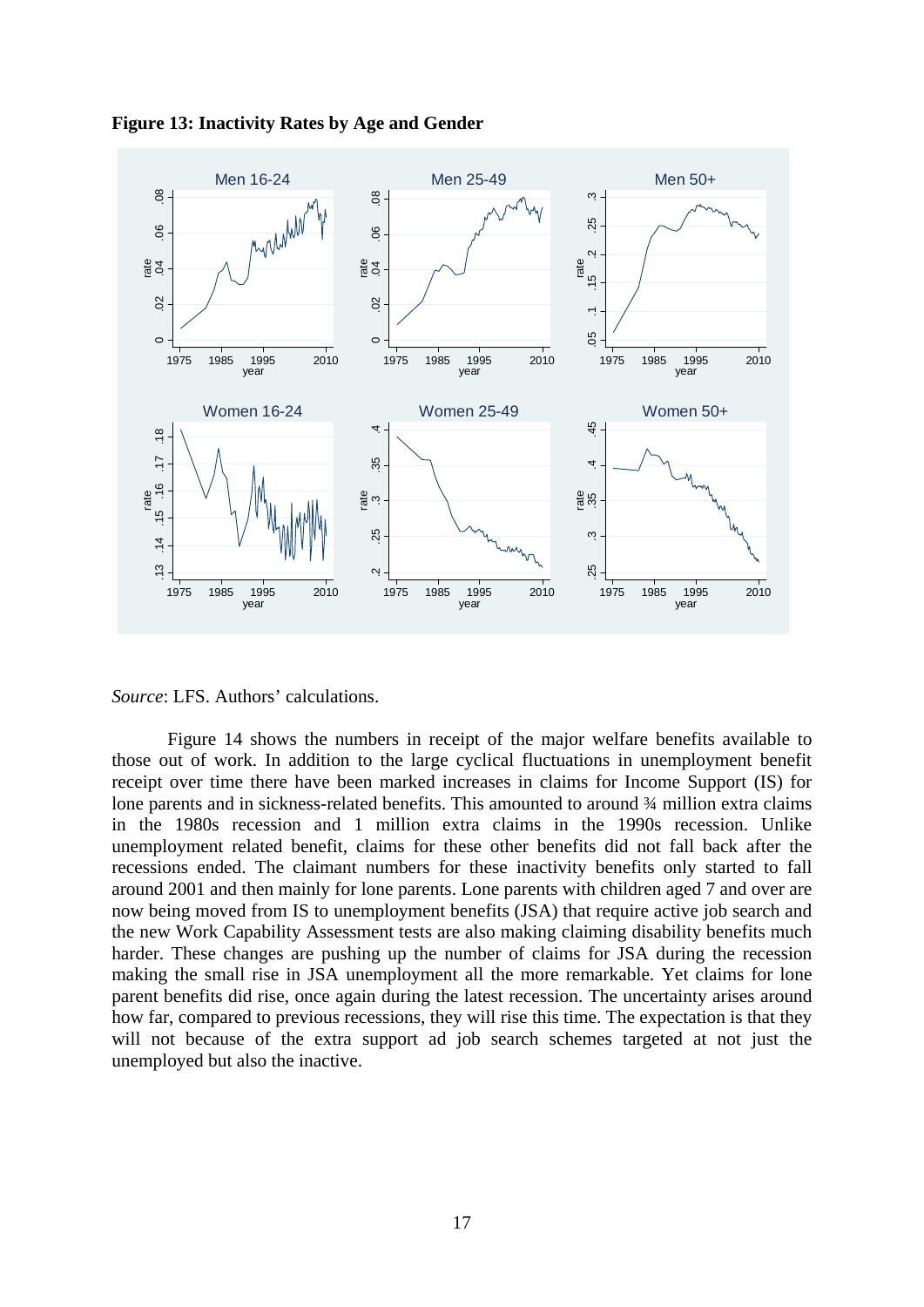

**Figure 14: Claims for Different Workless Benefits 1979 to 2008** 

# **Conclusions**

This recession has been remarkable for the depth of the fall in GDP and the lengthy duration of falling output, but also for the relatively low loss of employment, at least so far. It seems that the explanation of how Britain got away with a smaller fall in employment in 2008-2009 consists of several elements. Policy makers did the right thing in saving the banks, cutting interest rates and inducing fiscal and monetary stimuli, that have all helped maintain demand and firm cashflow. Workers did the right thing in accepting lower nominal wage growth, although real wage growth was sustained by cuts in interest rates and VAT. Firms did the right thing in, wherever possible, holding onto valuable labour in the face of the pressure on profits and the severe nature of the crisis. Employers entered the recession in good financial shape and this has helped avoid the level of job shedding that occurs when firms get into deep financial trouble. However, the recession means that firms have under-used labour at the moment and this will allow them to grow without then need for extra jobs in the short to medium term. However, if demand continues to be weak, then job shedding will continue on a slow but sustained basis.

This recession represents the first serious test of the active labour market policies that have been put in place since 1996. Increased conditionality on welfare claimants to take active steps to secure work, increased package of support services for job search available to those claiming benefits and use of outside providers to deliver these services rather than Job Centres are all innovations aimed at keeping individuals in the labour market and maintaining search effectiveness. Reforms that increased the financial returns to working relative to not working, the National Minimum Wage and Working Tax Credit should also help continue to make work pay through a downturn when job prospects may not be as good as in recovery.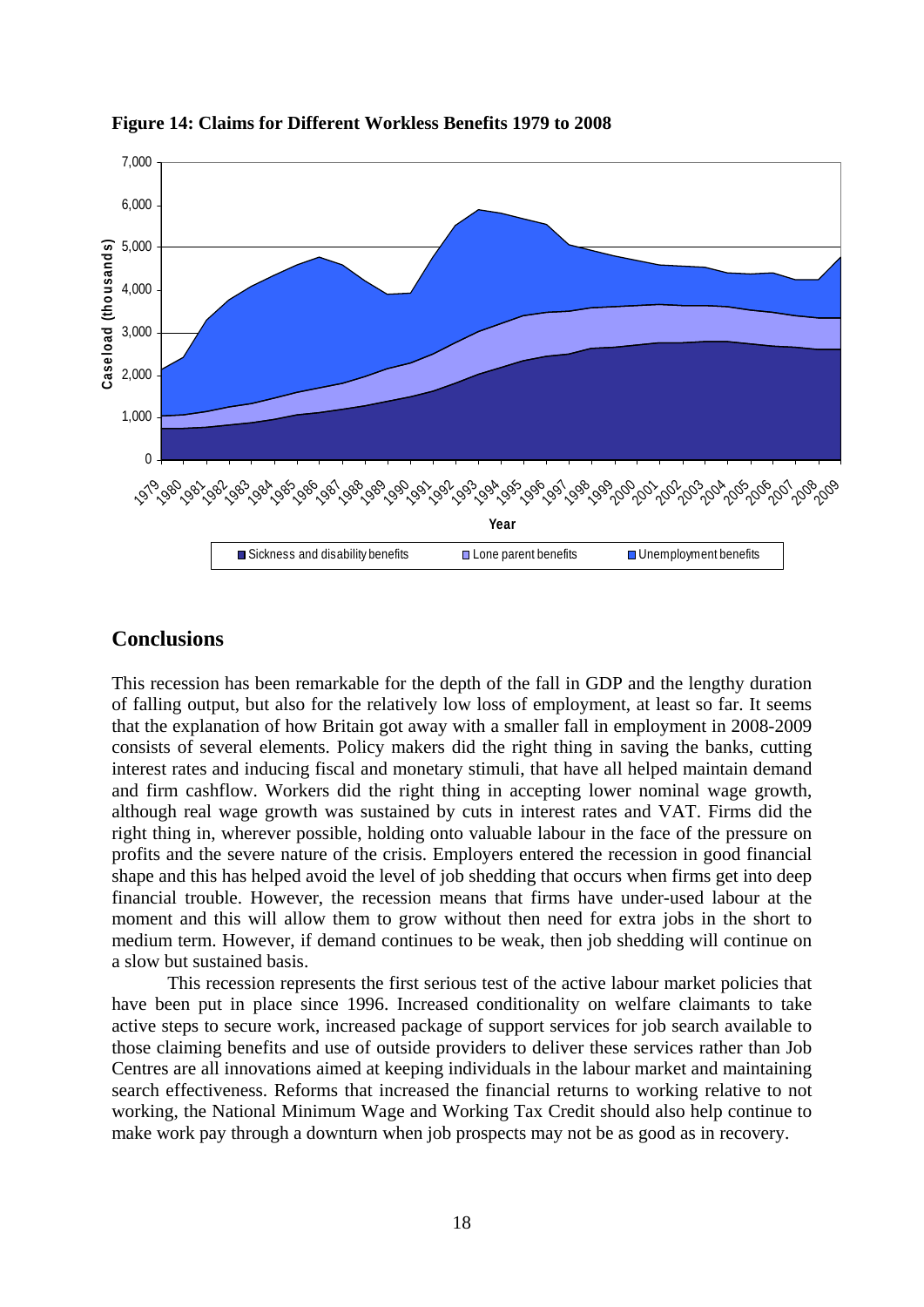The signs are that unemployment also has not risen as much as many expected. This is to be welcomed, though the ability of the new policies to withstand a build up of long-term unemployment that has in the past followed in the wake of a recession is still to be tested.

The cost has been huge on the public finances and in terms of productivity and this will affect cost competitiveness going forward. There are also serious jobless concentrations among more marginal groups that 15 years of sustained growth did little to remedy. As a result, for some groups, there has been a ratchet upward in joblessness from the 1980s onward and this will need to be addressed when the economy recovers. Yet, overall, it seem that the labour market has performed relatively better than expected. Whether this generally good news will be sustained when the focus shifts to cuts in public spending and employers begin to assess their longer-term employment needs is also less than clear. Employment took eight to nine years to get back to before-recession levels after the last two recessions. This time it might be less if a second wave of job shedding is avoided.

*An extended version of this article appears in the opening chapters of 'The Labour Market in Winter 2010. The State of Working Britain', forthcoming Oxford University Press.* 

#### **References**

- Gregg, P. (2008), *Realising Potential: A Vision for Personalised Conditionality and Support*, DWP (http://www.dwp.gov.uk/welfarereform/realisingpotential.asp).
- Geroski, P. A. and Gregg, P. (1997), *Coping with Recession. UK Company Performance in Adversity*, Cambridge: Cambridge University Press.

OECD (2009), *Employment Outlook. Tackling the Jobs Crisis*, Paris: OECD.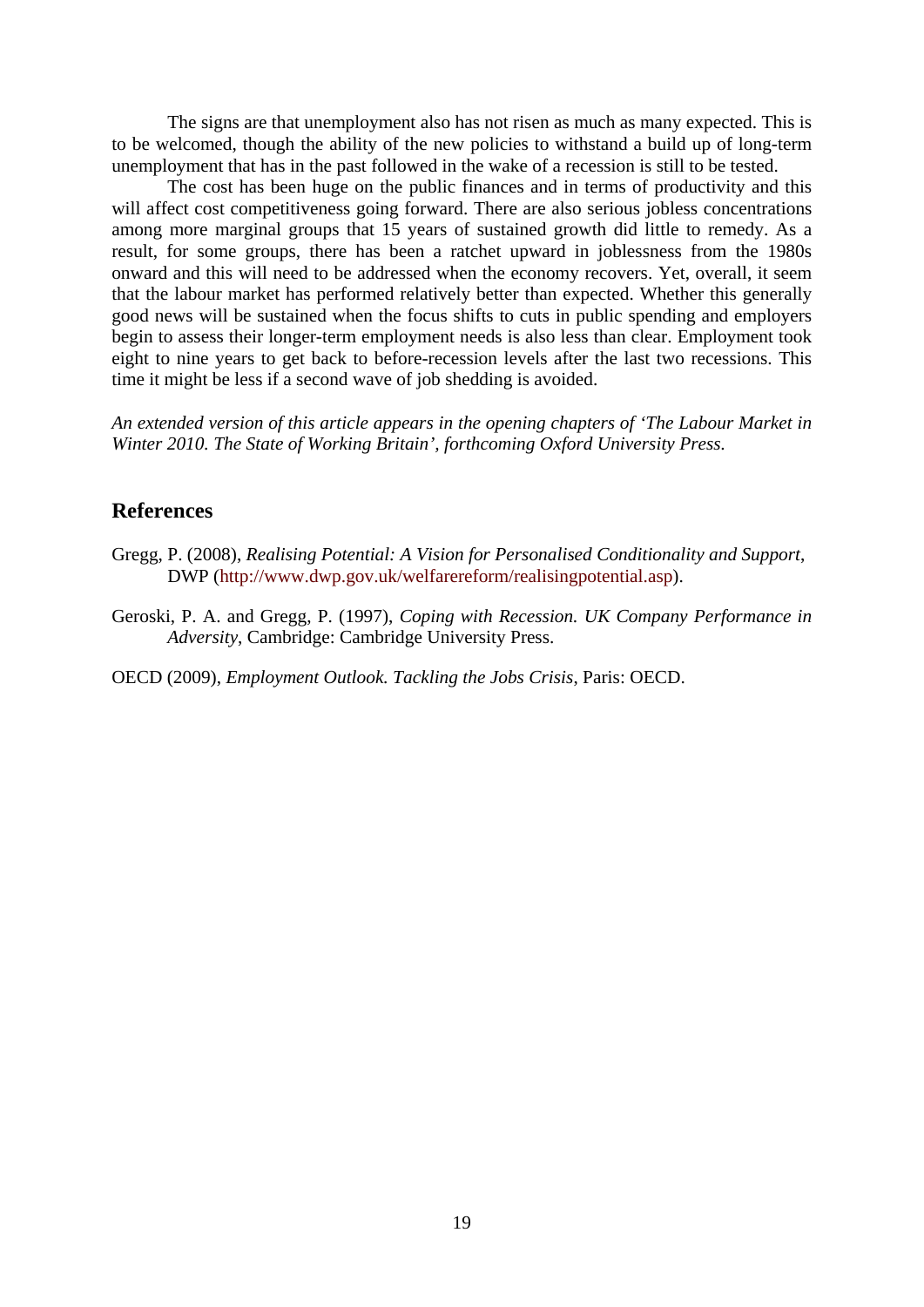# **CENTRE FOR ECONOMIC PERFORMANCE Occasional Papers**

| 24 | N. Bloom<br>R. Sadun<br>J. Van Reenen             | Do Private Equity Owned Firms Have Better Management<br>Practices?                 |
|----|---------------------------------------------------|------------------------------------------------------------------------------------|
| 23 | R. Dickens<br>A. McKnight                         | The Impact of Policy Change on Job Retention and<br>Advancement                    |
| 22 | R. Dickens<br>A. McKnight                         | Assimilation of Migrants into the British Labour Market                            |
| 21 | R. Dickens<br>A. McKnight                         | Changes in Earnings Inequality and Mobility in Great<br>Britain 1978/9-2005/6      |
| 20 | C. Pissarides                                     | Lisbon Five Years Later: What future for European<br><b>Employment and Growth?</b> |
| 19 | R. Layard                                         | Good Jobs and Bad Jobs                                                             |
| 18 | J. West<br>H. Steedman                            | Finding Our Way: Vocational Education in England                                   |
| 17 | E. E. Meade<br>N. Müller-Plantenberg<br>M. Pisani | Exchange Rate Arrangements in EU Accession Countries:<br>What Are the Options?     |
| 16 | R. Dore                                           | Making Sense of Globalisation                                                      |
| 15 | R. Layard                                         | Welfare-to-Work and the New Deal                                                   |
| 14 | A. Turner                                         | Growth, Productivity and Employment                                                |